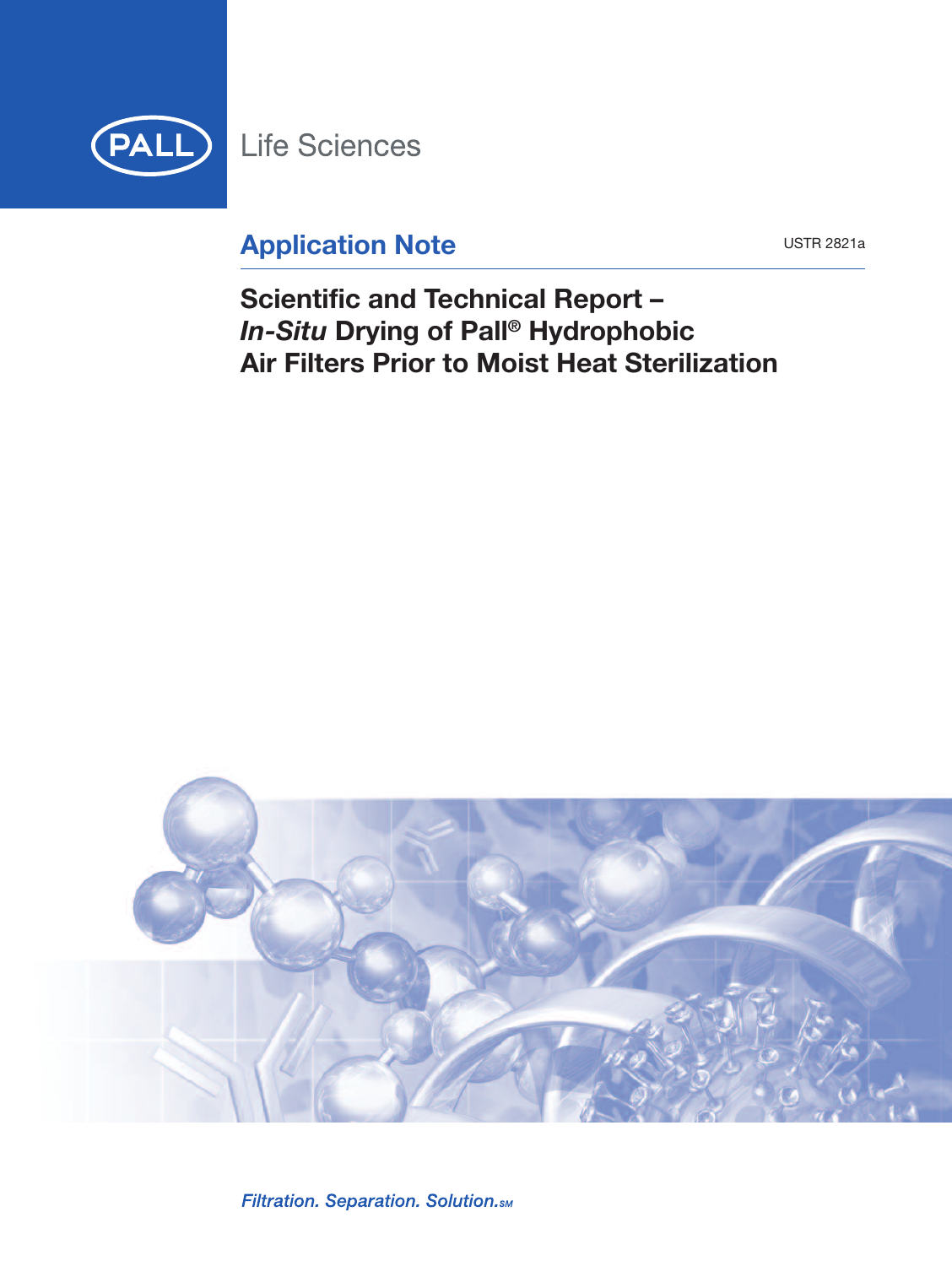# **Contents**

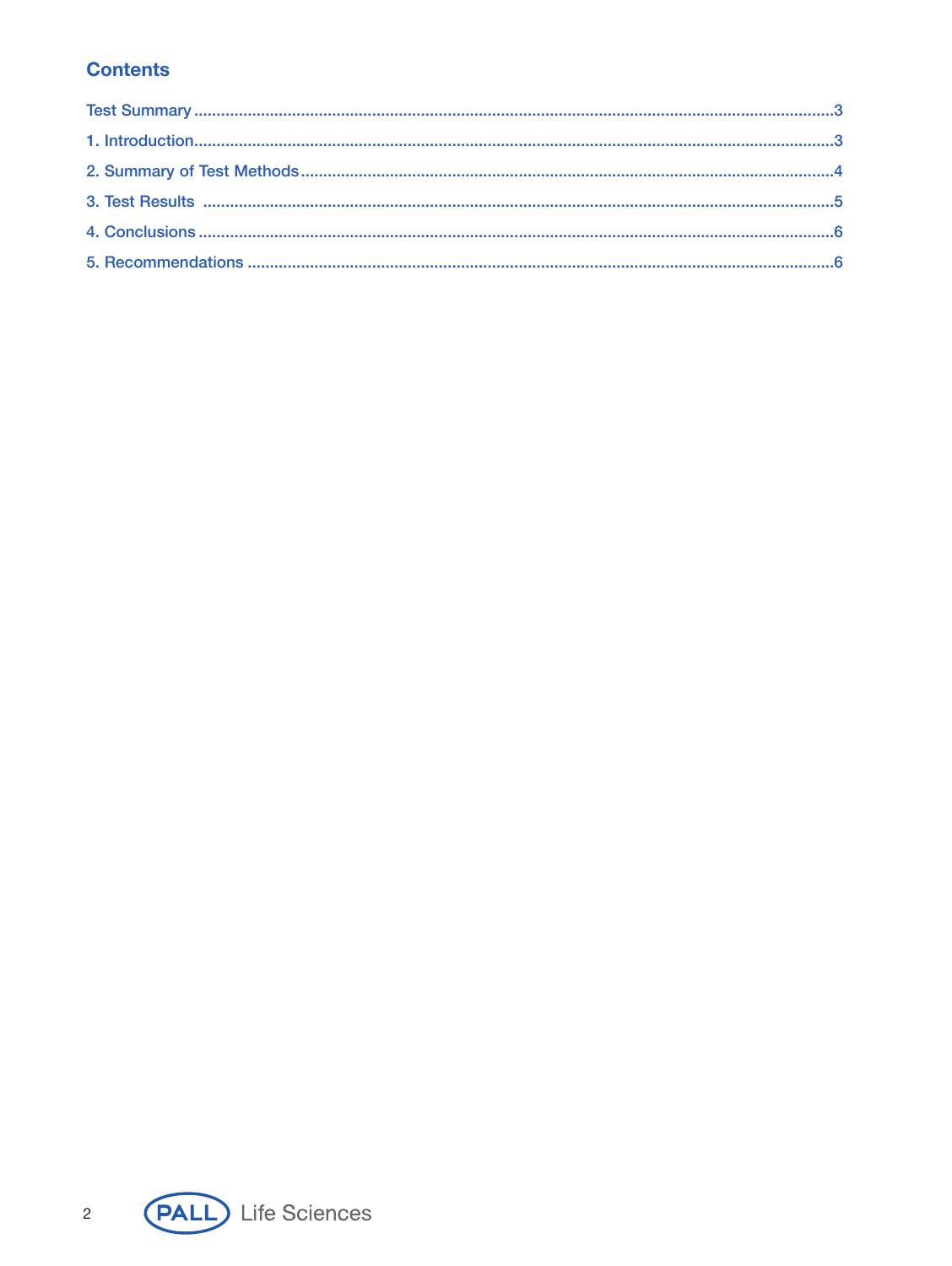# **Test Summary**

Pall hydrophobic AB-Style and capsule filters, containing Emflon II and Emflon PFR membrane, were pre-weighed, then subjected to wetting, which simulated preparation for Forward Flow (FF) or Bubble Point (BP) Integrity Testing. The filters were then subjected to *in situ* drying using compressed air as a drying gas at two different pressures, then were re-weighed at periodic intervals.

Based on the post-drying weights obtained, the following is a guideline for the drying times and pressures required to prepare Pall hydrophobic filters for moist heat sterilization, following an FF or BP Integrity Test:

| <b>Filter Description</b>            | <b>Minimum Drying Time</b><br>@ 30 psig (2070 mbar) | <b>Minimum Drying Time</b><br>@ 50 psig (3450 mbar) |
|--------------------------------------|-----------------------------------------------------|-----------------------------------------------------|
| Capsule filters (e.g. Kleenpak, DFA) | 60 minutes                                          | 30 minutes                                          |
| AB05 (5 in.), AB1 (10 in.)           | 120 minutes                                         | 60 minutes                                          |
| AB2 (20 in.), AB3 (30 in.)           | 180 minutes                                         | 120 minutes                                         |
| Multi-around assemblies*             | Not recommended                                     | Study required - please contact Pall                |

### *Drying Times for Pall Hydrophobic Filters*

*\* For drying Emflon filters in multi-round assemblies, please contact Pall*

It is recommended that end-users verify these results using their own apparatus to ensure the drying criterion is met (described herein).

Note: This procedure does not address the Health and Safety issues associated with the handling of liquid and *vaporous alcohol/water mixture in a pressurized system. These issues should be addressed by the end user prior to implementing this procedure.*

# **1. Introduction**

Pall hydrophobic membrane filters, such as Emflon PFR and Emflon II V002 PVDF filters used in sterile vent and gas sterilizing applications, are frequently integrity tested by the Forward Flow (FF) or Bubble Point (BP) test method. This requires that the filters be fully wetted with a low surface tension liquid, most commonly a mixture of isopropanol and water.

A fully wetted membrane is impenetrable to the bulk flow of gases at low gas pressures, whereas bulk flow of gas (e.g. air and steam) is a requirement for sterilization by either Steam-In-Place (SIP) or to a lesser extent, by autoclaving.

A membrane filter that remains wet after integrity testing will not allow the bulk flow of air or steam though the filter. During SIP procedures, this can result in high differential pressure across the filter at an elevated temperature. The potential for damage to the filter (membrane stretching or rupture and/or core collapse) and loss of filter integrity is increased under these conditions.

It is well known that simply subjecting a filter to a BP test where the Bubble Point is exceeded is insufficient to dry the filter in preparation for Moist Heat Sterilization (SIP or autoclave). A simple "blow-down" of the filter at a pressure above the minimum BP can also be insufficient. The reason for this is that a simple "blow down" with a drying gas may only dry out a small portion of the flow pathways through the filter (e.g. the largest pathways or pores), and the bulk of the flow of the drying gas will flow through these pathways, leaving the remainder of the filter matrix still in a wetted or partially wetted state. In some cases, a filter that has been subjected to a simple blow-down can spontaneously re-wet, as the dried area of the membrane will tend to draw in liquid by capillary action from the filter areas that remain wetted.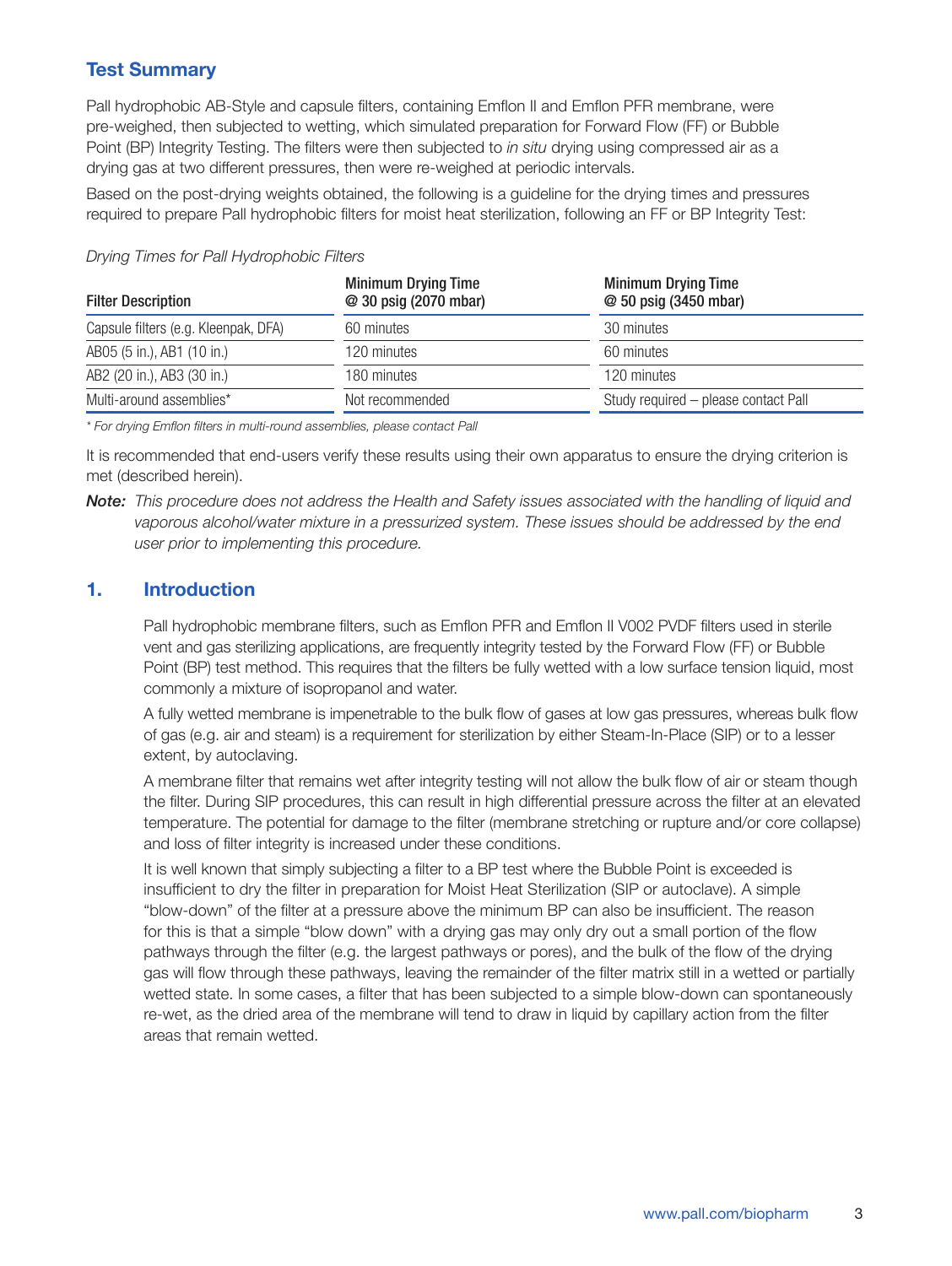There are many factors involved in ensuring a filter is sufficiently dried after FF or BP integrity testing, in preparation for sterilization. It is not always enough to rely on measurement of gas pressure differential during drying to deem a filter sufficiently 'dry'. The flow rate of the drying gas (typically compressed air or nitrogen) is a critical factor, and is influenced by the relative humidity of the gas and configuration of the drying apparatus: pipe or tubing ID, regulator orifice diameter, size of the filter, etc. However, the use of pressure measurement to establish filter drying conditions is preferred due its simplicity.

This report gives a guideline on the approximate pressures and drying times required to dry Pall hydrophobic membrane filters. *It is intended as a process development guide only. As every set-up is different, it is recommended that the test described herein be repeated by the end-user to establish sufficient filter drying for the user's application.*

# **2. Summary of Test Methods**

Different configurations of Emflon PFR and Emflon II V002 filters (capsules, 10 in. cartridges) were pre-weighed dry, out-of-box. They were then subjected to wetting using a solution of 60:40 IPA:water (vol:vol) as recommended in preparation for a Forward Flow (FF) or Bubble Point (BP) integrity test. The filters were then re-weighed to establish a baseline for drying.

The filters were not integrity tested in order to produce a worst-case scenario for drying (compression of the filter under gas pressure during integrity testing will reduce the total residual wetting liquid volume).

The filters were subjected to drying at starting regulated air pressures of 30 psig (2070 mbar) and 50 psig (3450 mbar). The pressure was not altered during the drying. It is expected that the inlet pressure would begin to drop as the filter became drier and resistance to air flow decreased.

It is important to note that the published BP values for Emflon PFR and Emflon II V002 filters, when wetted with 60:40 IPA:Water are as follows:

| <b>Filter Grade</b> | Minimum Expected Bubble Point (60:40 IPA: Water wet) |
|---------------------|------------------------------------------------------|
| Emflon PFR          | 19 psi (1320 mbar)                                   |
| Emflon II V002      | 16 psi (1110 mbar)                                   |

The filters were subjected to 30 minutes of drying at both 30 psig and 50 psig (2070 mbar and 3450 mbar), were removed, and re-weighed. If they were not sufficiently dried (using the criteria outlined in Table 1), the filters were re-installed into the drying system and subjected to 15 minutes of further drying (without re-adjusting the air pressure), and re-weighed. This was repeated until the criteria in Table 1 was met. A maximum of 90 minutes of drying time was applied. The test was performed in triplicate using 3 different filters.

The values in Table 1 are based on the known membrane hold-up volume of the various filters, and incorporate a safety margin to guard against spontaneous re-wetting.

### Table 1

*Drying Criteria*

| <b>Filter</b>                                 | <b>Part Number</b> | Criteria                                         |
|-----------------------------------------------|--------------------|--------------------------------------------------|
| Kleenpak assembly<br>with Emflon PFR membrane | KA3PFRP1G          | Dry to within 1 g<br>of the original dry weight  |
| Emflon PFR 10 in.<br>filter cartridge         | AB1PFR7PVH4        | Dry to within 10 g<br>of the original dry weight |
| Kleenpak assembly<br>with Emflon II membrane  | KA3V002PV1G        | Dry to within 1 g<br>of the original dry weight  |
| Emflon II 10 in.<br>filter cartridge          | AB1V0027PVH4       | Dry to within 10 g<br>of the original dry weight |

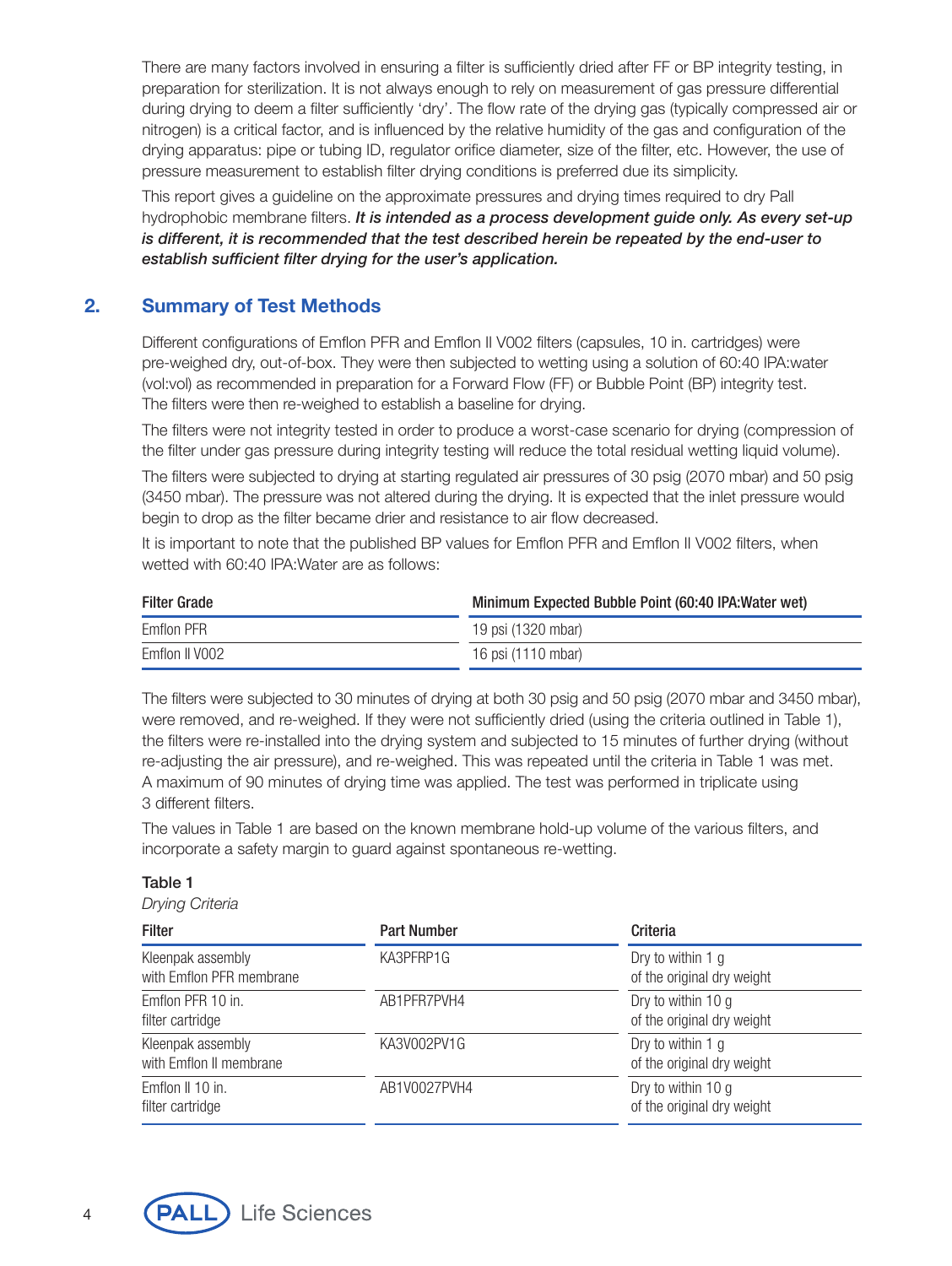# **3. Test Results**

### Table 2

*Results of Drying Kleenpak Filter Capsule With Emflon II Membrane P/N KA3V002PV1G*

| Time             | <b>Filter Weight Difference</b><br>As Compared to Out-of-Box Weight -<br>Dried at 30 psig (2070 mbar) |                     |                  |                   | <b>Filter Weight Difference</b><br>As Compared to Out-of-Box Weight -<br>Dried at 50 psig (3450 mbar) |                     |                          |                   |
|------------------|-------------------------------------------------------------------------------------------------------|---------------------|------------------|-------------------|-------------------------------------------------------------------------------------------------------|---------------------|--------------------------|-------------------|
|                  | Filter 1                                                                                              | Filter <sub>2</sub> | Filter 3         | Average           | Filter 1                                                                                              | Filter <sub>2</sub> | Filter 3                 | Average           |
| Initial          | 72.5g                                                                                                 | 72.6 g              | 71.7 g           | 72.3 <sub>g</sub> | 71.6 g                                                                                                | 72.6 a              | 72.6g                    | 72.3 <sub>g</sub> |
| 30 min           | 3.2 <sub>g</sub>                                                                                      | 6.7 <sub>q</sub>    | 2.7 <sub>q</sub> | 4.2 g             | 0.7 <sub>a</sub>                                                                                      | 0.6 <sub>q</sub>    | 0.1 <sub>q</sub>         | 0.5 <sub>g</sub>  |
| $45 \text{ min}$ | 0.3 <sub>q</sub>                                                                                      | 0.7 <sub>a</sub>    | 0.1 <sub>a</sub> | 0.4 <sub>g</sub>  |                                                                                                       |                     | $\overline{\phantom{a}}$ |                   |

#### Table 3

*Results of Drying AB-Style Emflon II Filter Cartridge P/N AB1V0027PVH4*

| Time    |                    | <b>Filter Weight Difference</b><br>Dried at 30 psig (2070 mbar) | As Compared to Out-of-Box Weight - |                   | <b>Filter Weight Difference</b><br>As Compared to Out-of-Box Weight -<br>Dried at 50 psig (3450 mbar) |                          |                     |                   |
|---------|--------------------|-----------------------------------------------------------------|------------------------------------|-------------------|-------------------------------------------------------------------------------------------------------|--------------------------|---------------------|-------------------|
|         | Filter 1           | Filter <sub>2</sub>                                             | Filter 3                           | Average           | Filter 1                                                                                              | Filter <sub>2</sub>      | Filter <sub>3</sub> | Average           |
| Initial | 219.9 <sub>g</sub> | 170.7 g                                                         | 219.0 g                            | 203.2 g           | 189.5 g                                                                                               | 180.8 g                  | 209.6 <sub>g</sub>  | 193.3 g           |
| 30 min  | 43.6 <sub>g</sub>  | 31.3g                                                           | 43.5 g                             | 39.5g             | 18.4 g                                                                                                | 25.1 g                   | 25.0 <sub>q</sub>   | 22.8 <sub>g</sub> |
| 45 min  | 36.6 <sub>g</sub>  | 23.6 <sub>g</sub>                                               | 37.0 <sub>g</sub>                  | 32.4g             | 9.2 <sub>g</sub>                                                                                      | 16.5 <sub>g</sub>        | 16.1 g              | 13.9 <sub>g</sub> |
| 60 min  | 29.4 g             | 16.0 <sub>g</sub>                                               | 29.7 <sub>g</sub>                  | 25.0 <sub>g</sub> | 1.8 <sub>g</sub>                                                                                      | 10.2 $g$                 | 9.5 <sub>g</sub>    | 7.2 <sub>g</sub>  |
| 75 min  | 23.2 <sub>g</sub>  | 9.9 <sub>g</sub>                                                | 20.2 <sub>g</sub>                  | 17.8 <sub>g</sub> |                                                                                                       | 4.7 <sub>g</sub>         | 4.8 <sub>g</sub>    | 4.75 $g$          |
| 90 min  | 17.7 $g$           | 5.1 <sub>g</sub>                                                | 9.0 <sub>q</sub>                   | 10.6 <sub>g</sub> |                                                                                                       | $\overline{\phantom{a}}$ | ۰                   |                   |

# Table 4

*Results of Drying Kleenpak Filter Capsule With Emflon PFR Membrane P/N KA3PFRP1G*

| Time    |                  | <b>Filter Weight Difference</b><br>Dried at 30 psig (2070 mbar) | As Compared to Out-of-Box Weight - |                  | <b>Filter Weight Difference</b><br>As Compared to Out-of-Box Weight -<br>Dried at 50 psig (3450 mbar) |                     |                          |                          |
|---------|------------------|-----------------------------------------------------------------|------------------------------------|------------------|-------------------------------------------------------------------------------------------------------|---------------------|--------------------------|--------------------------|
|         | Filter 1         | Filter <sub>2</sub>                                             | Filter <sub>3</sub>                | Average          | Filter 1                                                                                              | Filter <sub>2</sub> | Filter 3                 | Average                  |
| Initial | 74.5 g           | 74.8 g                                                          | 72.6 <sub>g</sub>                  | 74.0 g           | 72.9 <sub>g</sub>                                                                                     | 75.8 g              | 72.3 <sub>g</sub>        | 73.7 g                   |
| 30 min  | 5.7 <sub>g</sub> | 2.8 <sub>q</sub>                                                | 2.0 <sub>g</sub>                   | 3.5 <sub>q</sub> | 1.0 <sub>q</sub>                                                                                      | 0.8 <sub>q</sub>    | 0.9 <sub>g</sub>         | 0.9 <sub>g</sub>         |
| 45 min  | 2.8 <sub>g</sub> | 0.8 <sub>q</sub>                                                | 1.0 <sub>q</sub>                   | 1.5 <sub>g</sub> |                                                                                                       |                     |                          | $\overline{\phantom{0}}$ |
| 60 min  | 0.9 <sub>g</sub> | $\overline{\phantom{0}}$                                        |                                    | 0.9 <sub>q</sub> | $\overline{\phantom{0}}$                                                                              |                     | $\overline{\phantom{a}}$ |                          |

### Table 5

*Results of Drying AB Style Emflon PFR Filter Cartridge P/N AB1PFR7PVH4*

| Time    |                   | <b>Filter Weight Difference</b><br>Dried at 30 psig (2070 mbar) | As Compared to Out-of-Box Weight - |                   | <b>Filter Weight Difference</b><br>As Compared to Out-of-Box Weight -<br>Dried at 50 psig (3450 mbar) |                          |                     |                   |
|---------|-------------------|-----------------------------------------------------------------|------------------------------------|-------------------|-------------------------------------------------------------------------------------------------------|--------------------------|---------------------|-------------------|
|         | Filter 1          | Filter <sub>2</sub>                                             | Filter <sub>3</sub>                | Average           | Filter 1                                                                                              | Filter <sub>2</sub>      | Filter <sub>3</sub> | Average           |
| Initial | 155.9 g           | 156.9 <sub>g</sub>                                              | 155.5 g                            | 156.1 g           | 153.9 g                                                                                               | 155.5 g                  | 148.1 g             | 152.5 g           |
| 30 min  | 30.5 <sub>g</sub> | 31.9g                                                           | 29.7 g                             | 30.7 <sub>g</sub> | 16.1 $g$                                                                                              | 27.7 g                   | 19.4 <sub>g</sub>   | 21.1 g            |
| 45 min  | 23.9 <sub>g</sub> | 22.7 g                                                          | 22.1 g                             | 22.9 <sub>g</sub> | 8.4 <sub>g</sub>                                                                                      | 19.8 <sub>g</sub>        | 12.4 g              | 13.5 <sub>g</sub> |
| 60 min  | 16.4 g            | 17.8 <sub>g</sub>                                               | 14.9 <sub>g</sub>                  | 16.4 <sub>g</sub> | 0.9 <sub>q</sub>                                                                                      | 10.5 <sub>g</sub>        | 4.5 <sub>g</sub>    | 5.3 <sub>g</sub>  |
| 75 min  | 12.4 g            | 13.0 g                                                          | 8.6 <sub>g</sub>                   | 11.3 <sub>g</sub> |                                                                                                       | 0.9 <sub>g</sub>         |                     | 0.9g              |
| 90 min  | 8.4g              | 6.1 <sub>g</sub>                                                | 2.6 <sub>q</sub>                   | 5.7 <sub>g</sub>  | $\overline{\phantom{0}}$                                                                              | $\overline{\phantom{0}}$ |                     |                   |